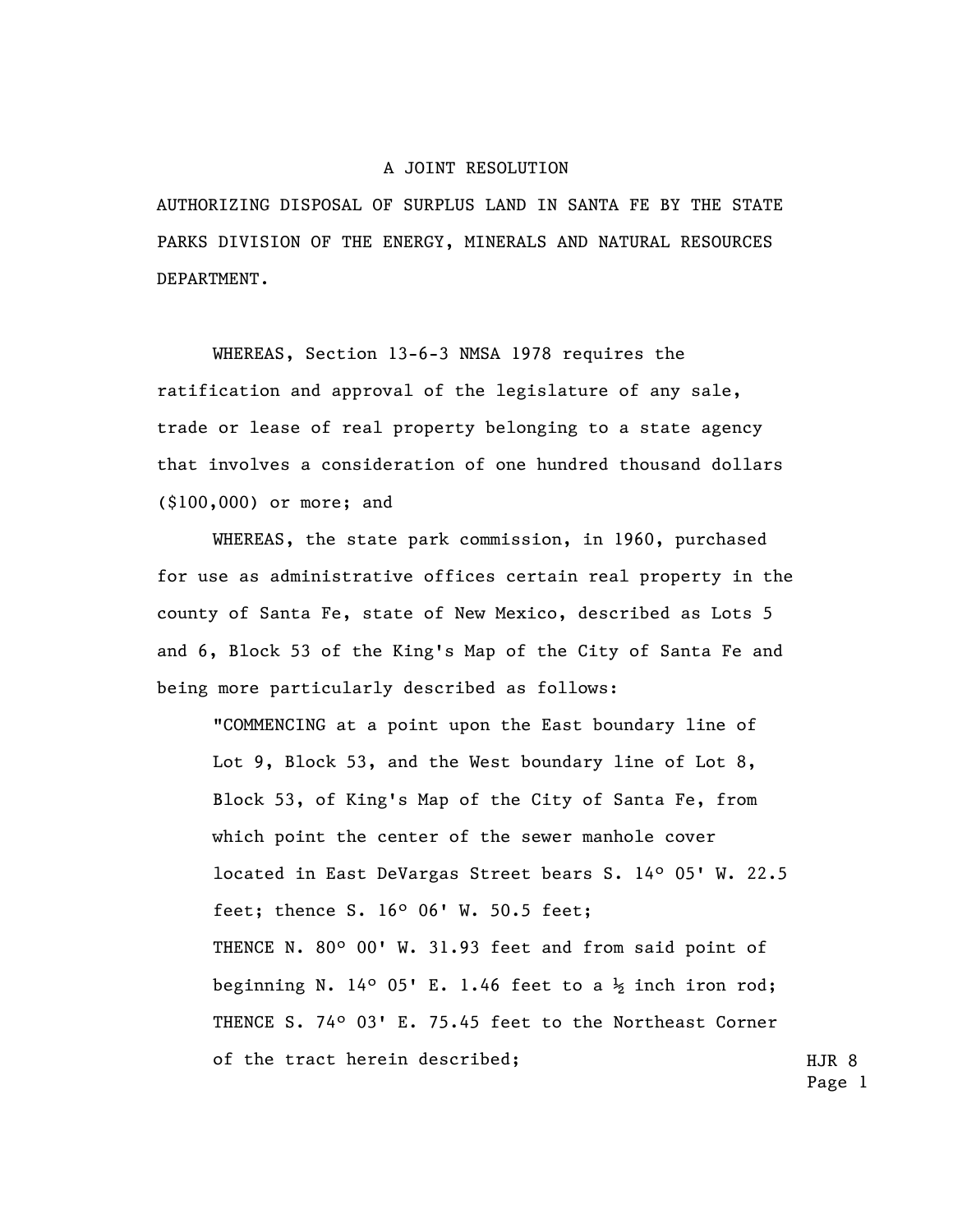THENCE S. 13º 48' W. 76.59 feet to a point on the North side of East DeVargas Street, said point being the Southeast corner of this tract; THENCE N. 72° 57' W. 77.63 feet along East DeVargas Street to a point; THENCE continuing along East DeVargas N. 65° 00' W. 66 feet to a point being the Southwest corner of this tract; THENCE N. 23° 00' E. 39 feet to a point; THENCE S. 67° 00' E. 8.5 feet to a point; thence N. 23° 00' E. to a point located at the South edge of a rock retaining wall; THENCE along the South side of the said rock retaining wall in an Easterly direction to the point and place of beginning"; and

WHEREAS, the state parks division of the energy, minerals and natural resources department has consolidated its administrative offices and no longer needs the DeVargas property;

HJR 8 NOW, THEREFORE, BE IT RESOLVED BY THE LEGISLATURE OF THE STATE OF NEW MEXICO that the energy, minerals and natural resources department be authorized to sell the described land at a value not less than the appraised market value and that the sale is hereby ratified and approved pursuant to the provisions of Section 13-6-3 NMSA 1978 and that any proceeds

Page 2